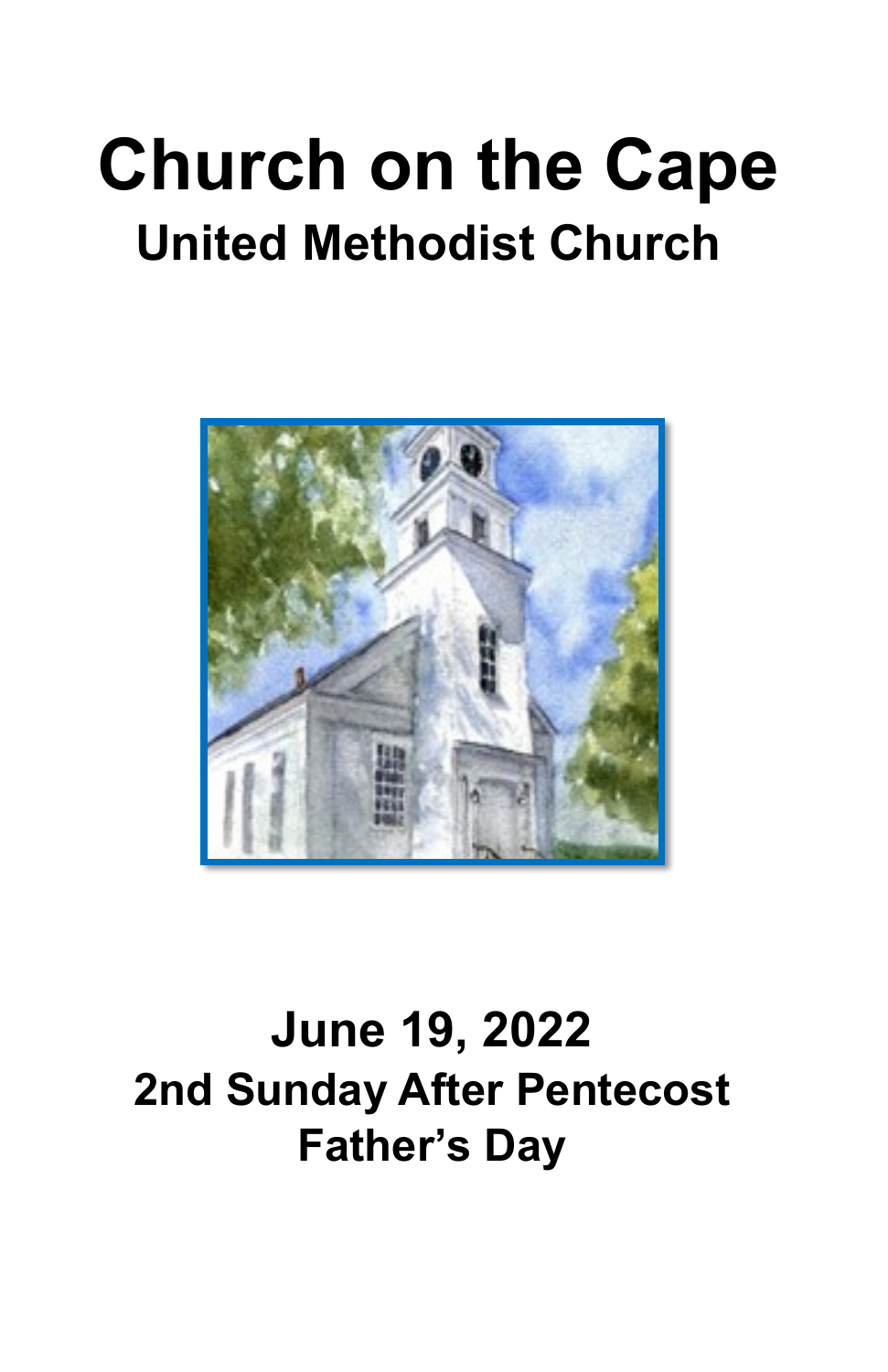#### **CHURCH ON THE CAPE United Methodist Church**

HYMN SINGLiz Phillips and Susie Goodwin

WELCOME, ANNOUNCEMENTS AND PASSING OF THE PEACE Rev. Desmond Parker

PRELUDE **"God of Our Fathers"** arr. Lani Smith Mark Thallander, organ; Nancy Chamberlin, piano

CALL TO WORSHIP

M: Abundant grace flowing to us,

**P: A listening ear turned towards us,**

M: A generous heart giving us gifts of beauty and friends.

**P: A strong arm that lifts us up when we fall.**

M:These are the gifts of our eternal God and our earthly parents,

#### **P: And are worthy of our praise.**

| *Hymn | "Great Is Thy Faithfulness" | <b>UMH #140</b> |
|-------|-----------------------------|-----------------|
|-------|-----------------------------|-----------------|

Unison Prayer

**Heavenly Father, you entrusted your Son Jesus, the child of Mary, to the care of Joseph, an earthly father. Bless all fathers as they care for their families. Give them strength and wisdom, tenderness and patience; support them in the work they have to do, protecting those who look to them, as we look to you for love and salvation, through Jesus Christ our rock and defender. Amen**

CHILDREN'S MOMENT AND PRAYER

CHOIR ANTHEM **"The Millennium Prayer"** arr. Susie Goodwin Setting by Paul Field and Stephen Deal

| <b>SCRIPTURES</b> | Psalm 103<br>Luke 15:11-32  |                 |
|-------------------|-----------------------------|-----------------|
| *HYMN             | "This Is My Father's World" | <b>UMH #144</b> |
| <b>SERMON</b>     | "The Father's Love"         | Rev. Parker     |
|                   |                             |                 |

PASTORAL PRAYER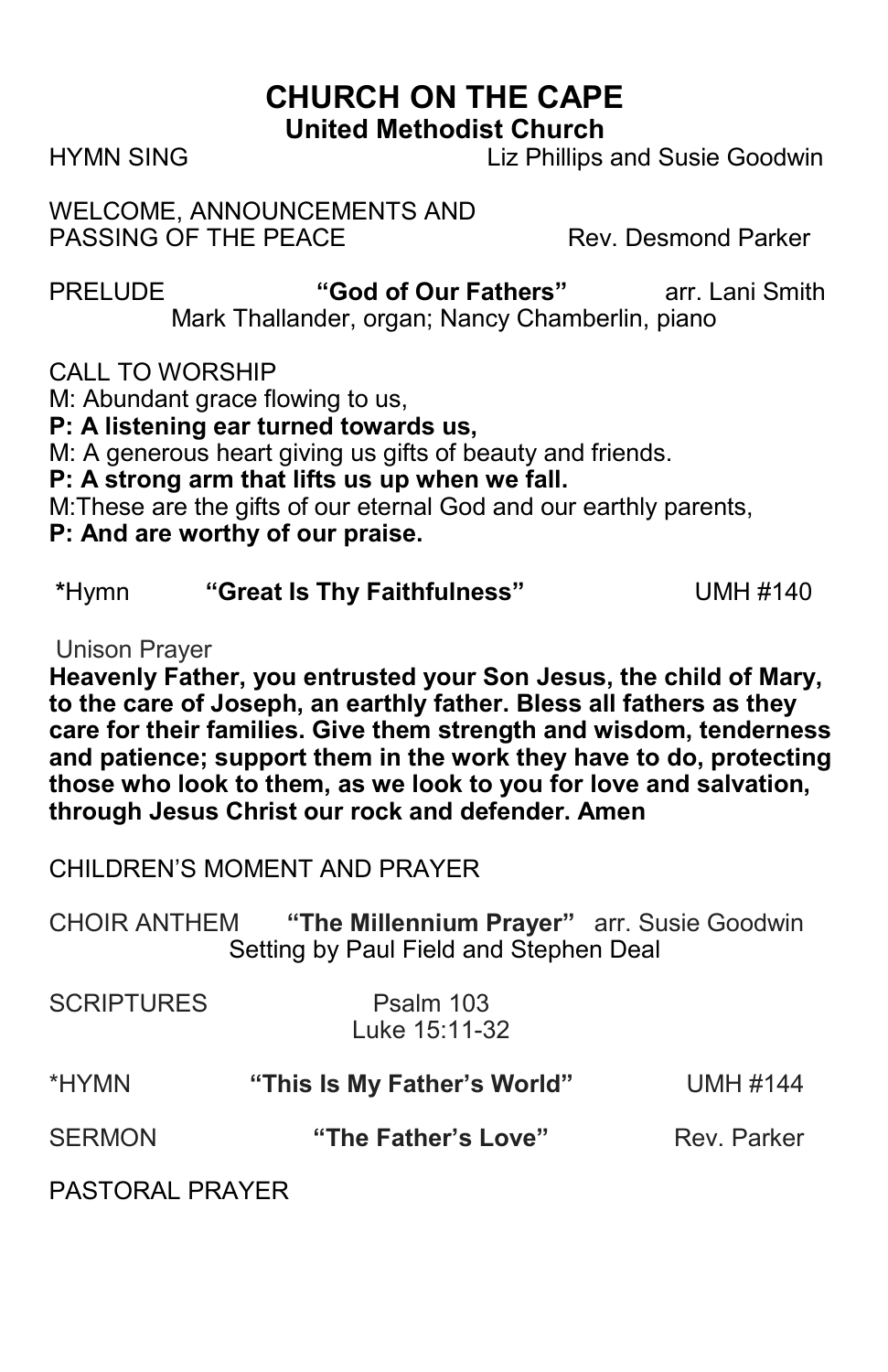# OFFERTORY "For the Beauty of the Earth"

arr. Mark Thallander Mark Thallander, organ ; Nancy Chamberlin, piano

**\***DOXOLOGY UMH #94 **Praise God, from whom all blessing flow; Praise God, all creatures here below; Alleluia! Alleluia! Praise God, the source of all our gifts! Praise Jesus Christ, whose power uplifts! Praise the Spirit, Holy Spirit! Alleluia! Alleluia! Alleluia!**

#### \*PRAYER OF DEDICATION

\*HYMN **"The Millennium Prayer"** Choir & Congregation

**Our Father who art in heaven Hallowed be Thy name. Thy kingdom come, Thy will be done On earth as in heaven. Give us today our daily bread And forgive our sins; As we forgive each one of those Who sins against us. And lead us not to the time of trial But deliver us from evil; For Thine is the kingdom, The power and the glory. Let all the people say Amen In every tribe and tongue. Let every heart's desire be joined, To see the kingdom come. Let every hope and every dream Be born in love again. Let all the world sing with one voice, Let the people say "Amen!"**

#### **\***BENEDICTION Rev. Parker

POSTLUDE **"Praise God"** arr, Mark Thallander Mark Thallander, organ

# **OFFERING**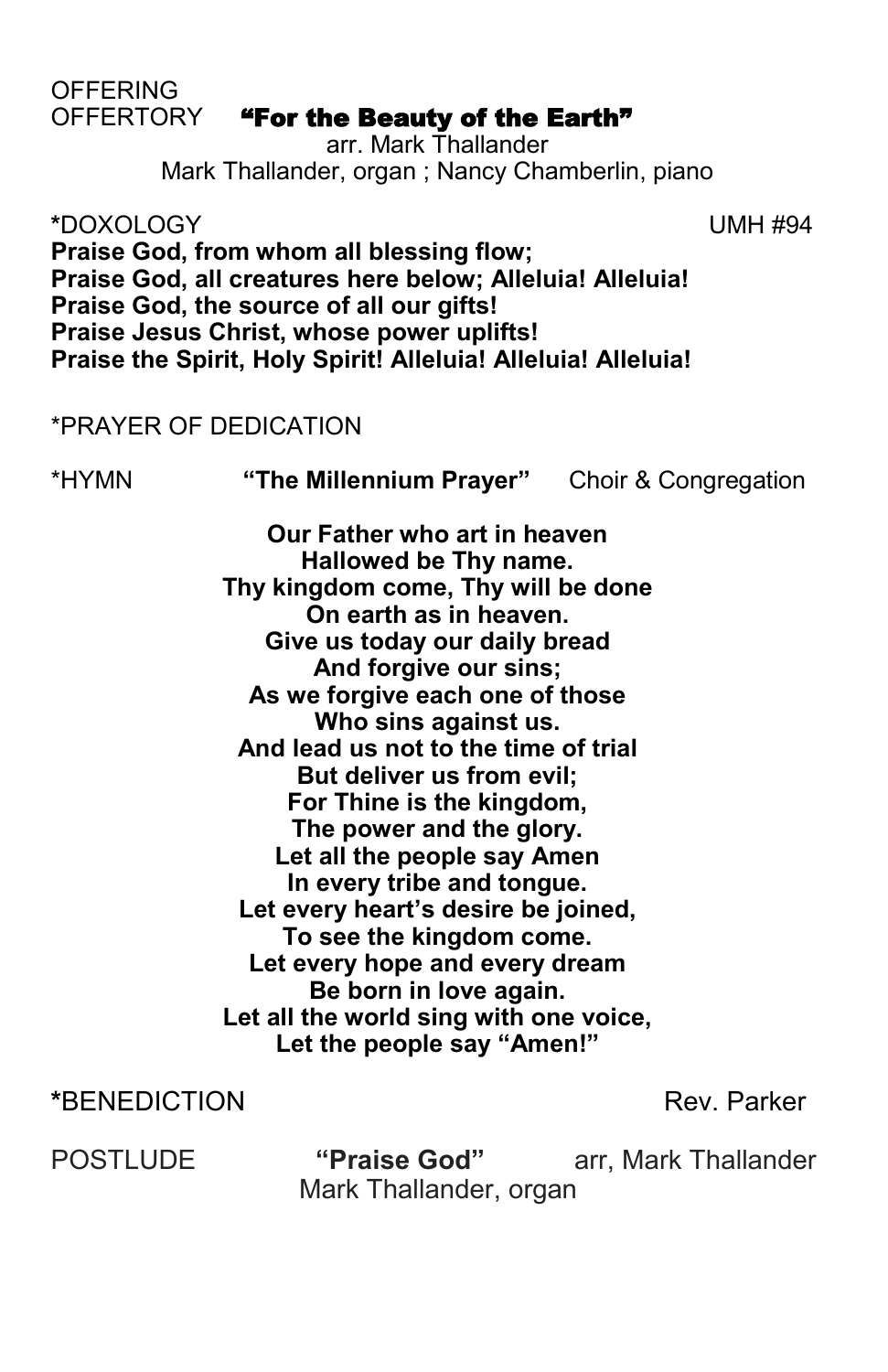#### **PLEASE KEEP THESE PEOPLE IN YOUR PRAYERS:**

- Terry Moulton Sally Noble Maurice Hutchins Rev. Barry Wood Douglas Lovejov **Roberta Sanborn** Keith Chisholm Janet Crandall Bob & Sally Ewton Katherine Frazier Heather Chisholm Sally Leach David Emery Patty Hutchins Nicholas LaCour Ginny Hammer Peter Brewer
- 

#### *and the families of:*

Carol Chamberlain at her passing Ed Briggs at the loss of his brother, Kenneth Briggs. Roberta Sanborn at the loss of her brother-in-law, Dick Sanborn. David Sandtorv at his passing. Helen Farnsworth at the loss of her husband, Fuzzy Farnsworth. Ruth Lovejoy at the recent death of her father, James Welch.

**\*\*\*\*\*\*\*\*\*\*\*\*\*\*\*\*\*\*\*\*\*\*\*\*\*\*\*\*\*\*\*\*\*\*\*\*\*\*\*\*\*\*\*\*\*\*\*\*\*\*\*\*\*\*\*\*\*\*\*\*\*\*\*\*\*\*\*\*\*\*\*\*\*\***

#### **JUNE BIRTHDAYS**

*Note: If you have June birthday not listed here, please notify the office.*

| June 3  | <b>Ted Hagarty</b>                            |
|---------|-----------------------------------------------|
| June 4  | Mary Ann Coleman                              |
| June 8  | Ivan Colazzo                                  |
| June 10 | Janet Crandall, Joyce Young                   |
| June 15 | <b>Laura Hand Barnett</b>                     |
| June 16 | Sandy Day                                     |
| June 17 | Lorraine Hutchins, Martin Mead, Ann Spaulding |
| June 18 | Carolyn Broad                                 |
| June 21 | <b>Judy Metcalf</b>                           |
| June 22 | <b>Richard Driver</b>                         |
| June 23 | <b>Bob Metcalf</b>                            |
| June 28 | Isabel Dumas                                  |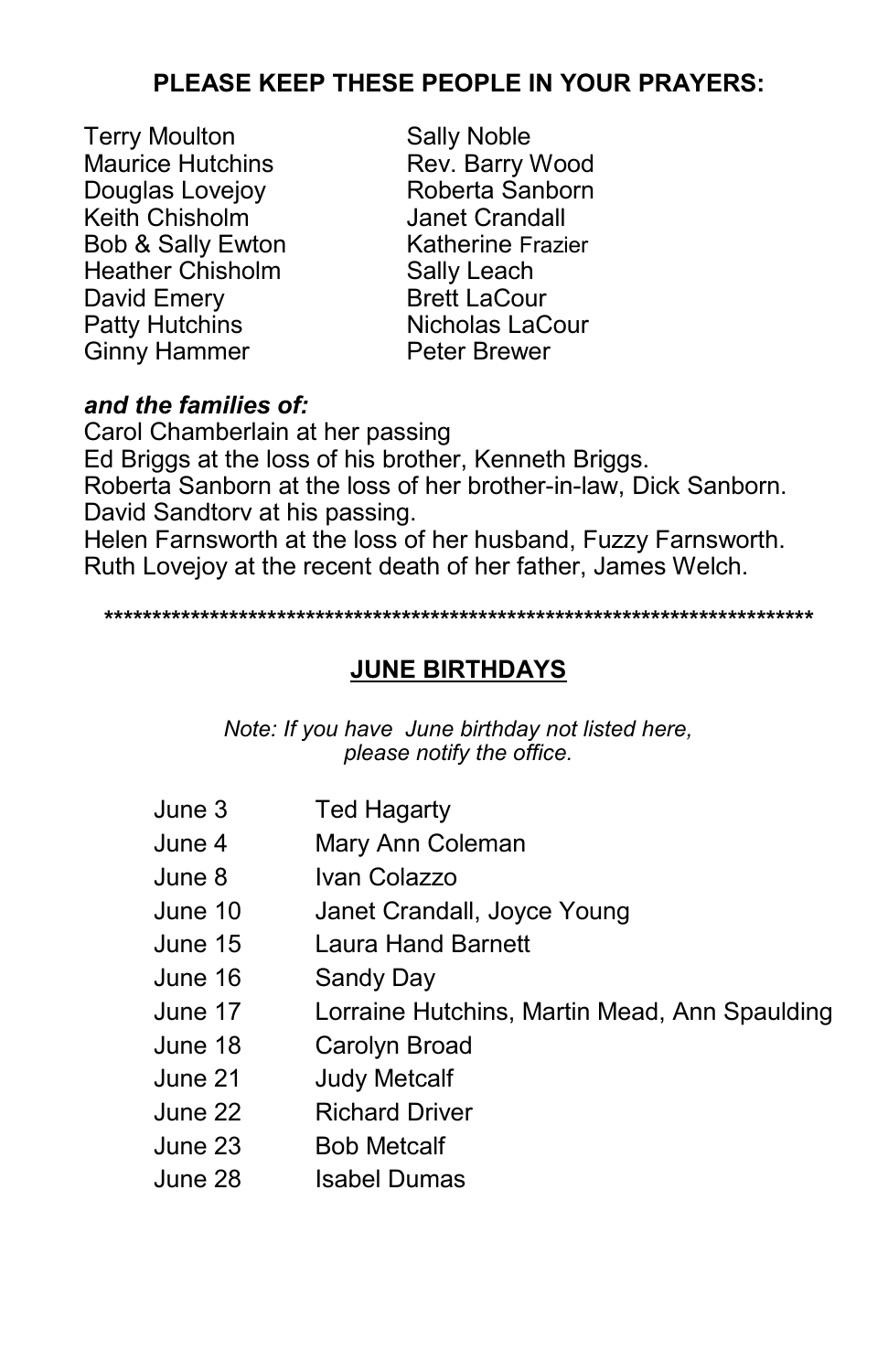## **PARISH NOTES**

# **PASTORAL COVERAGE**

Rev. Desmond Parker is now the Interim Pastor providing worship services and pastoral care through June 30, 2022. Rev. Parker may be reached at 207-835-9030 or via email at *desmondparker@aol.com.*

# **NEW ADMINISTRATIVE ASSISTANT**

We are happy to introduce our new administrative assistant, **Jennifer Murray,** who began her employment on June 14th. Jennifer moved back to New England after living many years in the Washington DC area. She is a mother of four children, two who still live at home. While in DC., Jennifer was active in a UMC spending much of her time working with the children and youth ministries. Jen has served both locally as coordinating care programs for those in Appalachia, as well as serving in Haiti after the earthquake in 2011. She has a lot of experience working with computers in addition to interacting with the public in many capacities. She is looking forward to meeting and working with members of Church on the Cape. Her office hours this week will be Tuesday-Friday 9-2.

### **SUMMER CHOIR**

Do you enjoy making a "joyful noise"? Please consider joining our Choir Summer Session. We plan to get together for four Thursday evening rehearsals in preparation for four Sunday Services throughout July and August. Designed with flexibility in mind; feel free to join us for as many, or as few dates as your schedule will allow. Come and enjoy the fun and fellowship. All are welcome, the more, the merrier! Interested? Questions? Please see Wendy Hagarty, or send an email to:

*whagarty27@gmail.com*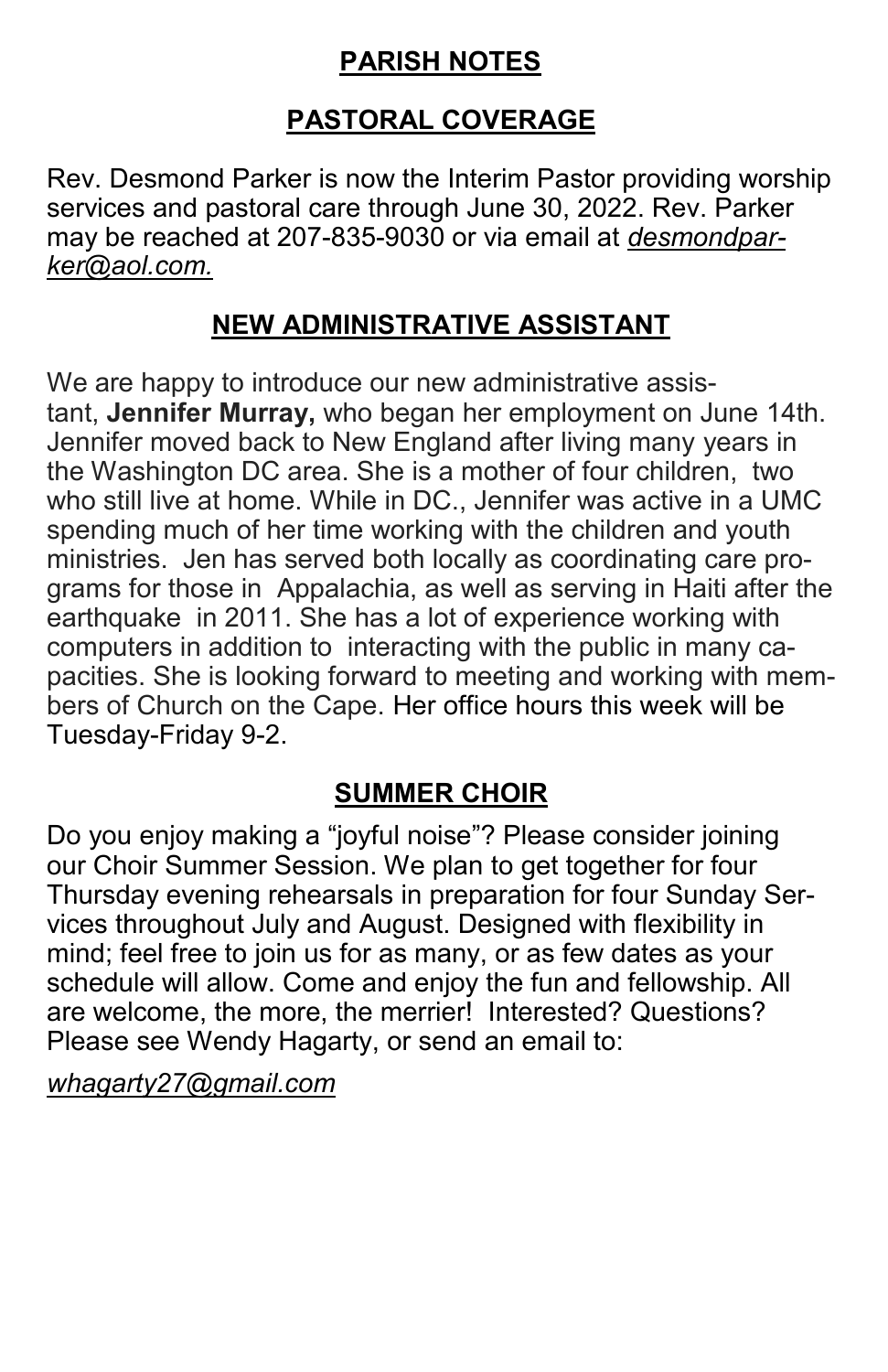#### **\*\*\*\*\*\*\*\*\*\*\*\*\*\*\*\*\*\*\*\*\*\*\*\*WEEK AT A GLANCE\*\*\*\*\*\*\*\*\*\*\*\*\*\*\*\*\*\*\*\*\*\*\*\*\***

| Sun., June 20   | 9:45 AM<br>10:00 AM | Hymn Sing<br><b>Worship Service</b>            |
|-----------------|---------------------|------------------------------------------------|
| Tues., June 21  | 1:30 PM             | Women's Bible Study                            |
| Wed., June 22   | 10:30 AM            | <b>Needle Crafters</b>                         |
| Thurs., June 23 | 10:00 AM<br>4:00 PM | Ministry of Caring<br><b>Worship Committee</b> |

**\*\*\*\*\*\*\*\*\*\*\*\*\*\*\*\*\*\*\*\*\*\*\*LOOKING AHEAD\*\*\*\*\*\*\*\*\*\*\*\*\*\*\*\*\*\*\*\*\*\*\*\*\***

\*\*\*\*\*\*\*\*\*\*\*\*\*\*\*\*\*\*\*\*\*\*\*\*\*\*\*

### **Lectionary Readings for June 26**

2 Kings 2:1-2, 6-14 Psalm 77:1-2, 11-20 Galatians 5:1, 13-25 Luke 9:51– 62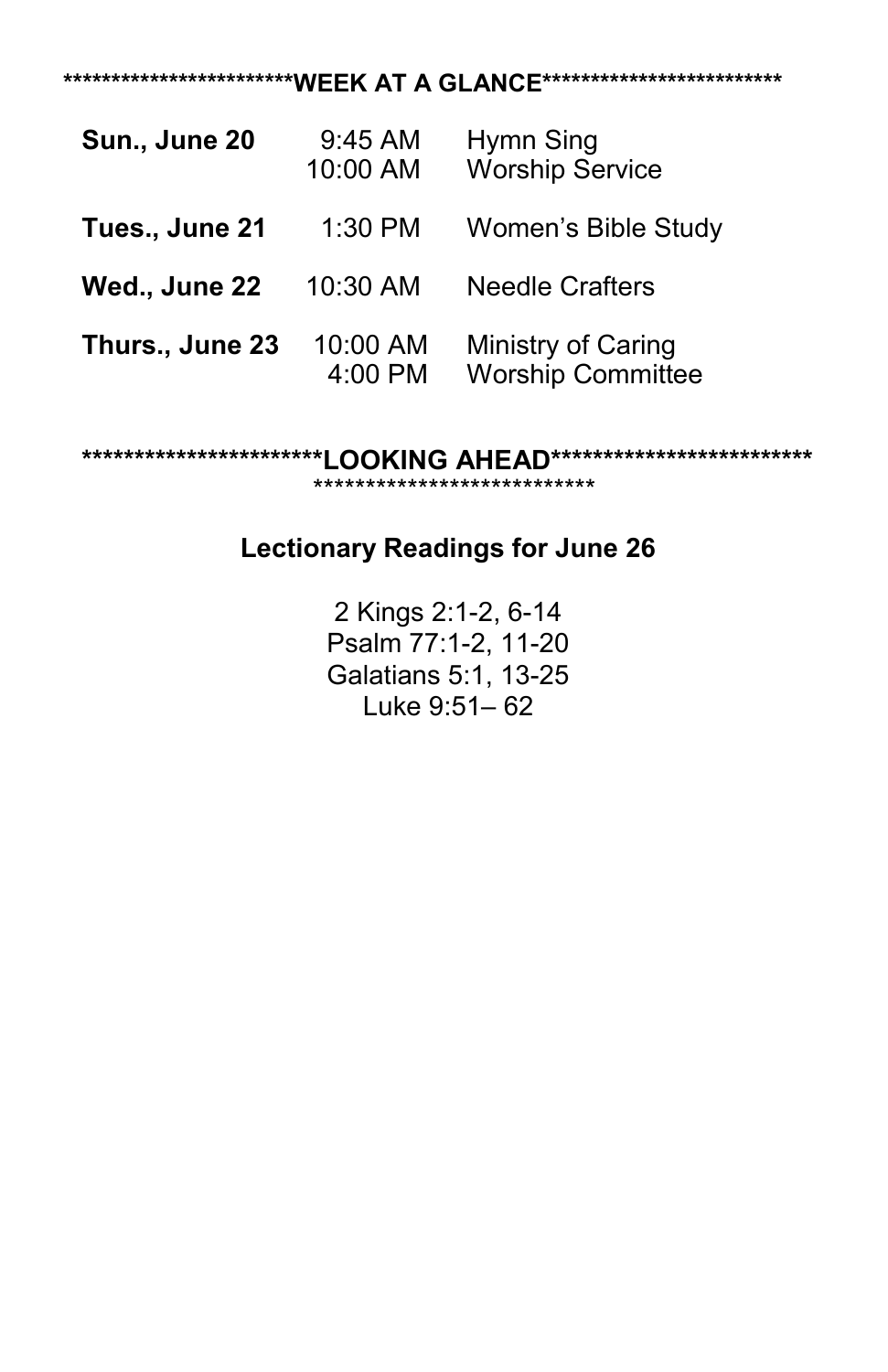#### **CHURCH ON THE CAPE United Methodist Church**

*Church on the Cape represent various religious and cultural backgrounds and life styles. We are young, old, and middle aged, single, married, widowed, divorced, parents, grandparents, and members of extended families. Above all, we are people who take risks, make mistakes, confess, repent and try again.*

*At the center of our community is Jesus the Christ whose life, death and resurrection are the reasons we are together. The life and hope in this community has more to do with Christ's faithfulness to us than ours to Christ.*

*Whether you are searching for a faith community, or just passing through, we want you to feel at home. Whoever you are - whatever your history, your scars, your gifts - you are among persons like yourself.*

*\_\_\_\_\_\_\_\_\_\_\_\_\_\_\_\_\_\_\_\_\_\_\_\_\_\_\_\_\_\_\_\_\_\_\_\_\_\_\_\_\_\_\_\_\_*

*Join us from wherever you call home: If you like what you see here, we post our worship music, children's messages and sermons online - you can find them via our website, www.churchonthecape.org.*

# **CHURCH ON THE CAPE**

*\_\_\_\_\_\_\_\_\_\_\_\_\_\_\_\_\_\_\_\_\_\_\_\_\_\_\_\_\_\_\_\_\_\_\_\_\_\_\_\_\_\_\_\_\_*

**Located at: 3 Langsford Road, Cape Porpoise Mailing Address: P.O. Box 2740, Kennebunkport, ME 04046 Church phone number: (207) 967-5787 E-mail address: office@churchonthecape.org Website:** www.**churchonthecape.org Rev. Desmond Parker, Interim: (207) 835-9030 Email: desmondparker@aol.com**

| <b>Ivan Collazo</b> | Custodian                       |
|---------------------|---------------------------------|
| Jen Murray          | <b>Administrative Assistant</b> |
| Mrs. Beryl Samia    | <b>Organist Emerita</b>         |
| The Ministers:      | All the members of the Church   |
| Rev. Desmond Parker | <b>Interim Pastor</b>           |